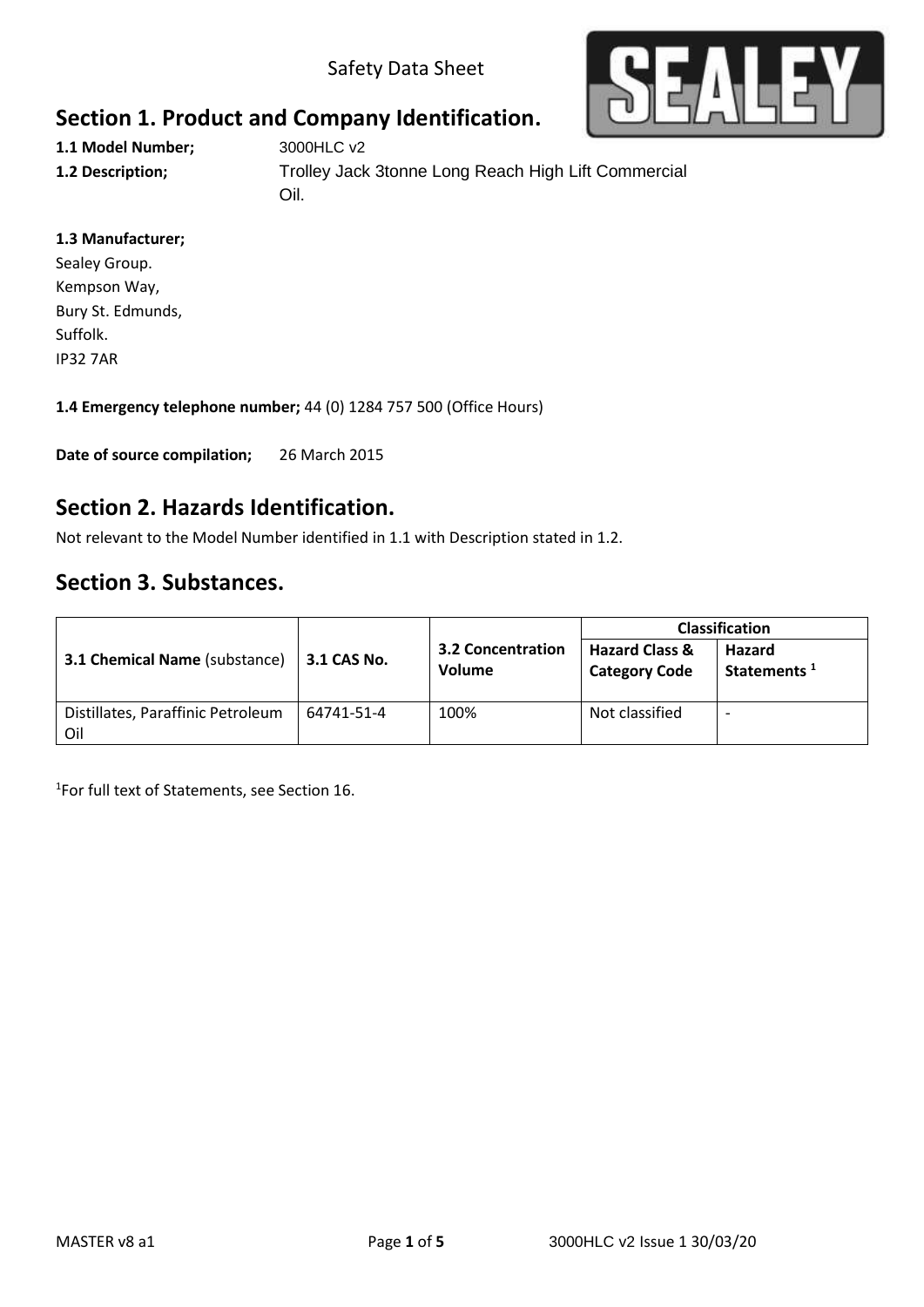### Safety Data Sheet



### **Section 4. First Aid Measures.**

**4.1** Description of first aid measures

#### **Inhalation**

Remove victim to fresh air and keep at rest in a position comfortable for breathing.

#### **Skin Contact**

Remove and wash contaminated clothing and shoes. Wash exposed portions of the skin with soap and water.

#### **Eye Contact**

Flush eyes with large amounts of water for 15 minutes while holding eyelids open. Seek medical attention.

#### **Ingestion**

Seek medical attention. Do not induce vomiting.

## **Section 5. Fire Fighting Measures.**

**5.1.** Extinguishing media Foam, dry powder, carbon dioxide. Do not use water jet.

**5.2.** Special hazards arising from the substance or mixture The product can form flammable mixtures or can burn only on heating above the flash point.

**5.3.** Advice for fire-fighters Do not enter confined fire space without protective equipment.

Only use water only to cool fire exposed containers. Do not use water to fight fire.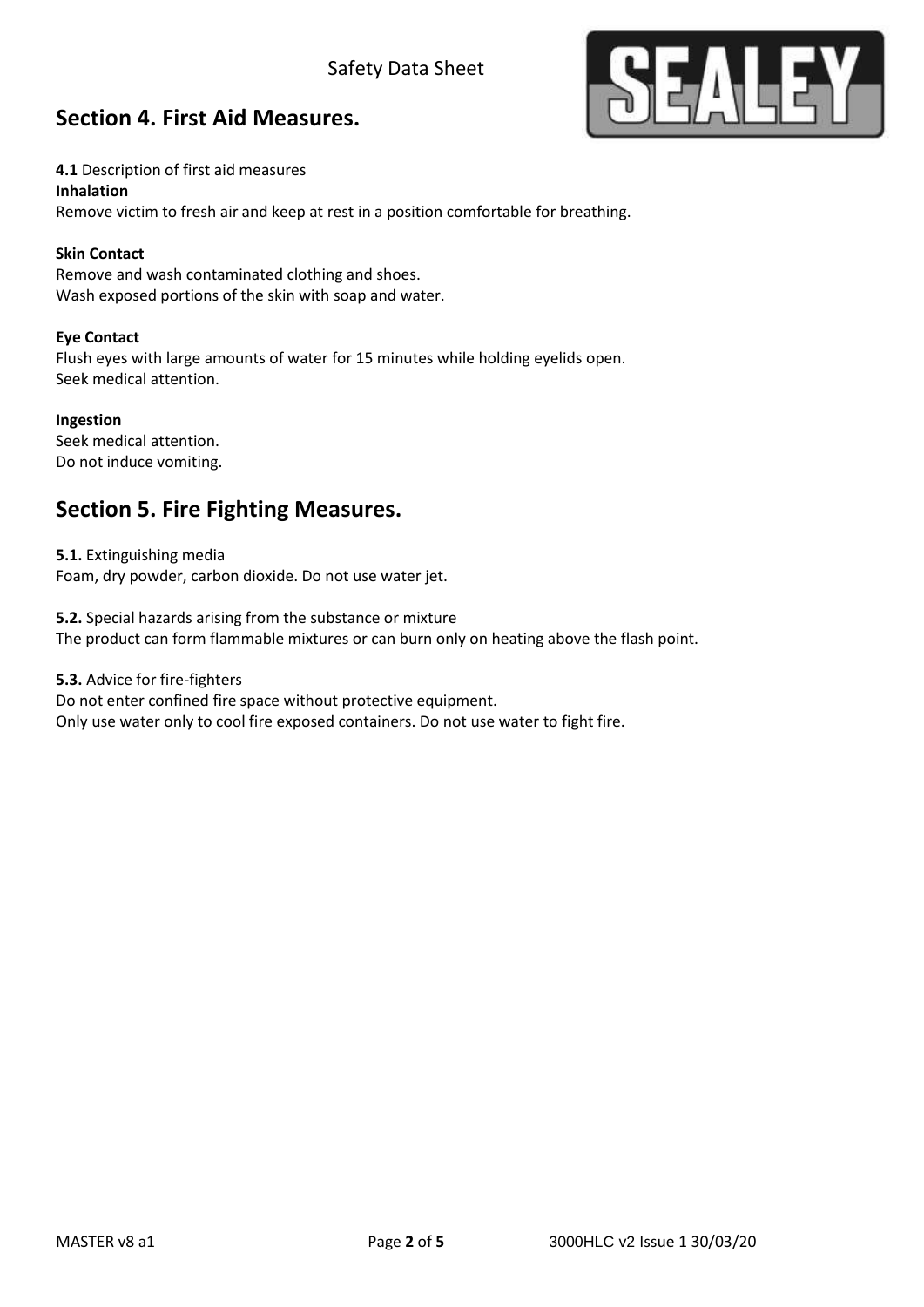### Safety Data Sheet

## **Section 6. Accidental Release Measures.**

**6.1.** Personal precautions, protective equipment and emergency procedures If handling hydraulic oil: Ensure there is adequate ventilation. Use Personal Protective Equipment, see Section 8.

**6.2.** Environmental precautions

Do not empty into drains. Take up with absorbent material, e.g. sawdust, sand or vermiculite. Place materials taken up into disposable container.

**6.3.** Methods and material for containment and cleaning up Soak up residue with absorbent such as sawdust, sand or vermiculite. Dispose of absorbent and contaminated soil in the same manner as the product.

**6.4.** Reference to other sections See Section 7 for information on Safe Handling See Section 8 for information of Personal Protective Equipment. See Section 13 for information on disposal.

## **Section 7. Handling and Storage.**

**7.1.** Precautions for safe handling Avoid contact with eyes and skin. Ensure good ventilation in working area. Keep away from heat and direct sunlight. Keep receptacles tightly closed.

**7.2.** Conditions for safe storage, including any incompatibilities Store in dry place at room temperature. Store only in original container. Store way from foodstuffs. Store away from oxidising agents. Keep away from ignition sources.

**7.3.** Specific end use(s) Intended for use as hydraulic oil for the Model Number identified in 1.1 with Description stated in 1.2.

## **Section 8. Exposure Controls/Personal Protection.**

#### **Eye/Face Protection**

Wear chemical goggles to prevent eye contact.

#### **Skin Protection**

Use chemical-resistant gloves, if needed.

#### **Respiratory Protection**

Not required under normal usage. If product is handled in such a way as to create a vapour or mist, an approved respirator should be used to prevent overexposure.

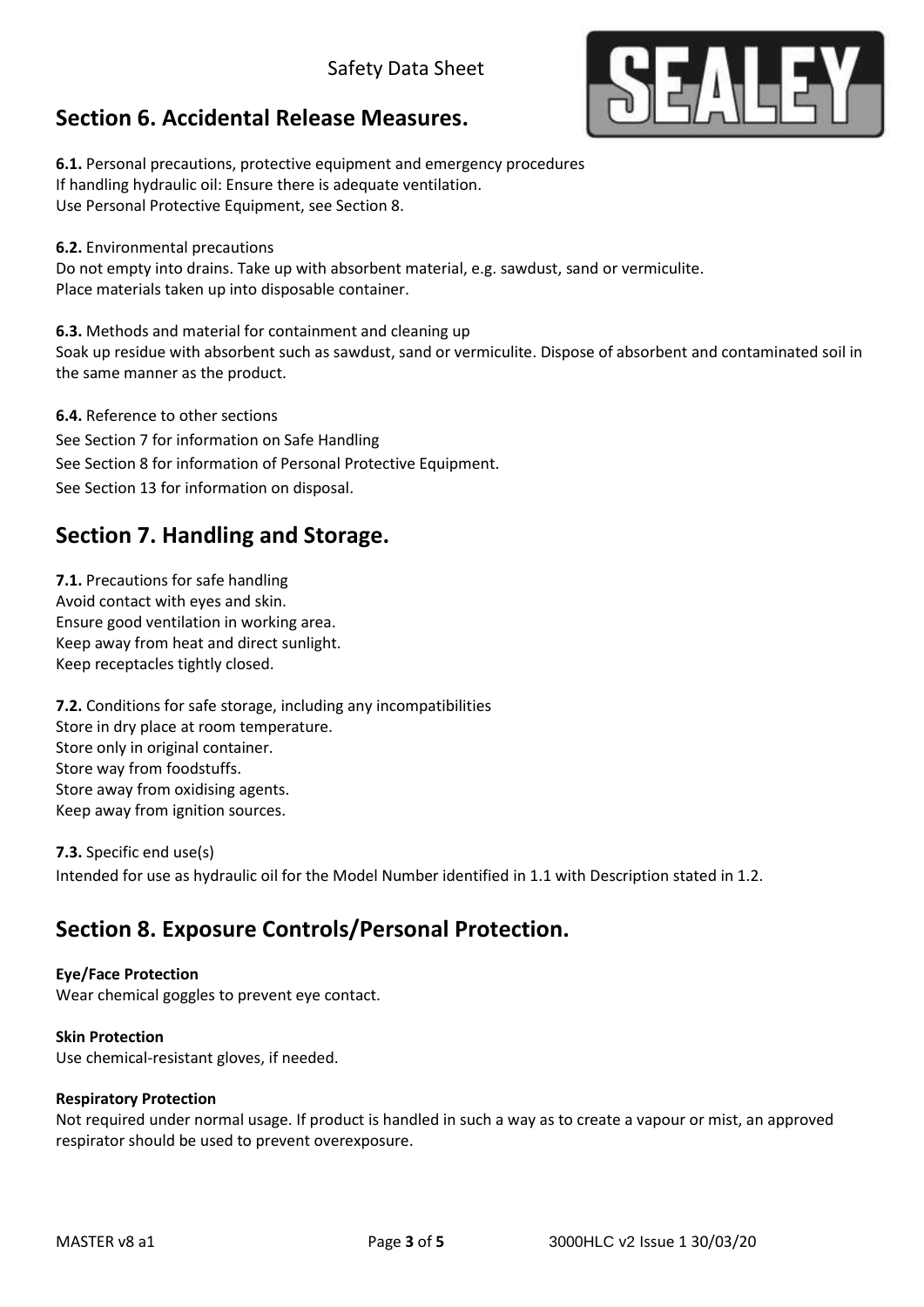# **Section 9. Physical and Chemical Properties.**



**9.1.** Information on basic physical and chemical properties

**The following information is not a technical specification or sales specification.**

| (a) Appearance:                                   | Bright & clear liquid.           |
|---------------------------------------------------|----------------------------------|
| (b) Odour:                                        | No information available.        |
| (c) Odour threshold;                              | No information available.        |
| $(d)$ pH:                                         | No information available.        |
| (e) Melting point/freezing point;                 | No information available.        |
| (f) Initial boiling point and boiling range;      | No information available.        |
| (g) Flash point;                                  | More than 150 <sub>°</sub> C     |
| (h) Evaporation rate;                             | No information available.        |
| (i) Flammability (solid, gas);                    | No information available.        |
| (j) Upper/lower flammability or explosive limits; | No information available.        |
| (k) Vapour pressure;                              | No information available.        |
| (I) Vapour density;                               | No information available.        |
| (m) Relative density;                             | No information available.        |
| (n) Solubility (ies);                             | No information available.        |
| (o) Partition coefficient: n-octanol/water;       | No information available.        |
| (p) Auto-ignition temperature;                    | No information available.        |
| (q) Decomposition temperature;                    | No information available.        |
| (r) Viscosity;                                    | 15.21 CsT (at 40 <sub>°</sub> C) |
|                                                   | 2.28 CsT (at $100oC$ )           |
| (s) Explosive properties;                         | No information available.        |
| (t) Oxidising properties.                         | No information available.        |
| 9.2 Other information                             | No information available.        |

# **Section 10. Stability and Reactivity.**

| 10.1. Reactivity                         | No data available.                                                                     |
|------------------------------------------|----------------------------------------------------------------------------------------|
| 10.2. Chemical stability                 | Stable under normal conditions.                                                        |
| 10.3. Possibility of hazardous reactions | Hazardous polymerisation will not occur.                                               |
| 10.4. Conditions to avoid                | No data available.                                                                     |
| 10.5. Incompatible materials             | Avoid contact with strong oxidants such as liquid chlorine<br>and concentrated oxygen. |
| 10.6. Hazardous decomposition products   | Product does decompose at ambient temperature.                                         |
|                                          |                                                                                        |